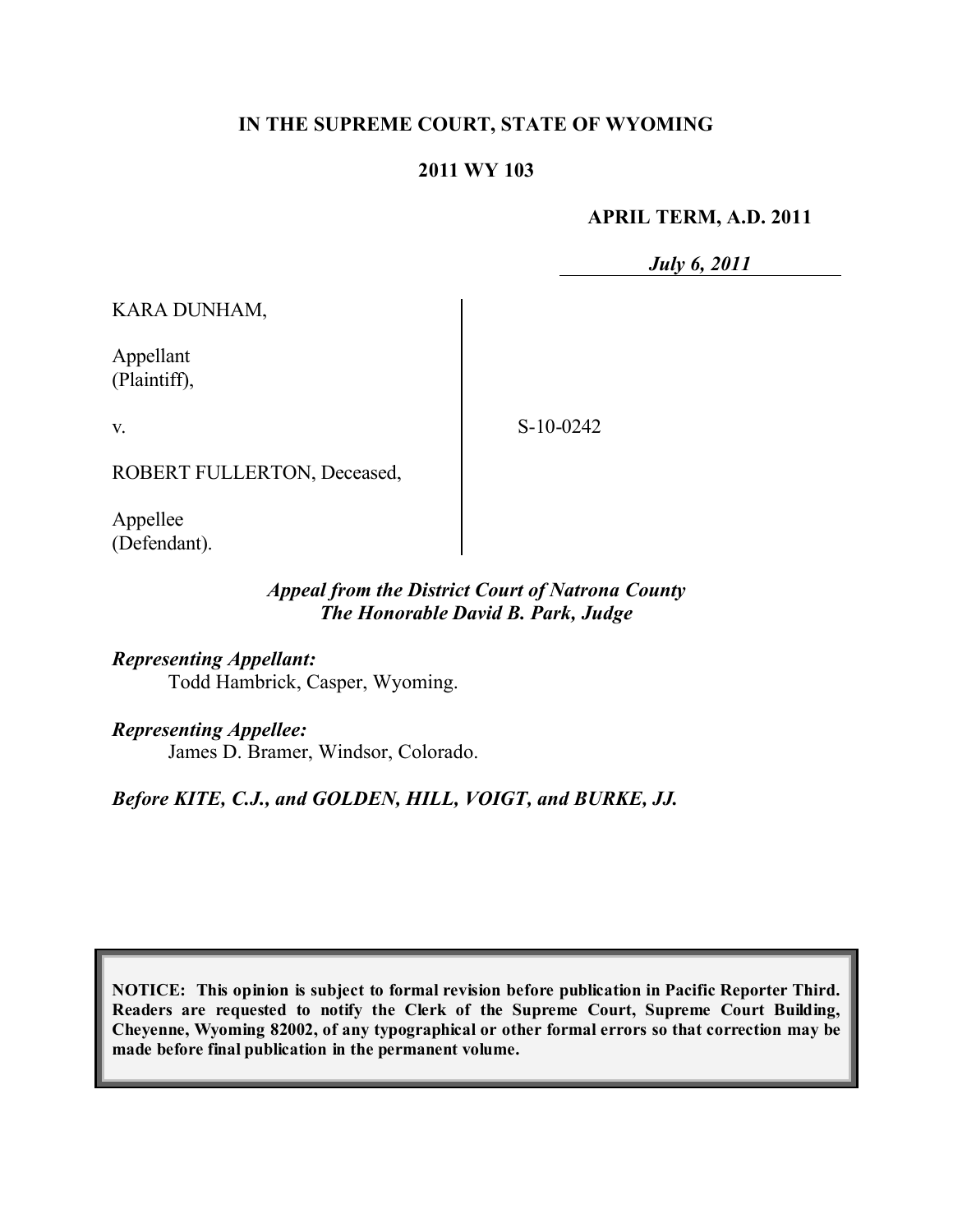**HILL,** Justice.

[¶1] Kara Dunham challenges the district court's Order of Dismissal and argues that the court erred in refusing to enter judgment upon her acceptance of a W.R.C.P. 68 offer of settlement. We affirm.

### **ISSUE**

[¶2] Dunham raises only one issue before this Court:

1. Did the lower court commit plain error in failing to enter Judgment against [Fullerton] pursuant to a W.R.C.P. 68 Offer of Settlement and Acceptance of Offer of Settlement?

# **FACTS**

[¶3] In May of 2009, Kara Dunham filed a lawsuit against Robert Fullerton for injuries stemming from an automobile wreck. Fullerton filed his answer to the complaint on July 13, 2009, and passed away on November 17, 2009.

[¶4] Despite Fullerton's death, the parties' counsel continued to negotiate a settlement. On June 28, 2010, Fullerton's counsel made a Rule 68 offer of settlement of \$36,000.00 to Dunham. On July 1, 2010, Fullerton's counsel filed a motion to dismiss, which alleged a failure to substitute party pursuant to W.R.C.P.  $25(a)(i)$ . In response, on July 12, 2010, Dunham filed a new civil action, this time against Fullerton's estate, but based upon the same accident.<sup>1</sup> Also on July 12, 2010, Dunham filed her Plaintiff's Notice of Acceptance Pursuant to Rule 68. In addition to accepting the settlement offer, the acceptance also stated:

> By accepting the offer in this case against Robert Fullerton, [Dunham] in no way, expressly or impliedly, admits that the damages she sustained from the event at the center of this lawsuit are limited to the amount offered. By accepting the offer in THIS case, [Dunham] in no way expressly or impliedly or otherwise waives her rights to continue pursuing her claims for her injuries, and expressly reserves her right to continue pursuing her cause of action against the Estate of Robert Fullerton[.]

<sup>1</sup> Dunham has also filed a third action in Fullerton's probate, where she filed a petition to re-open the estate. In her brief, Dunham asserts that she was not notified of Fullerton's death until after his estate had been summarily distributed.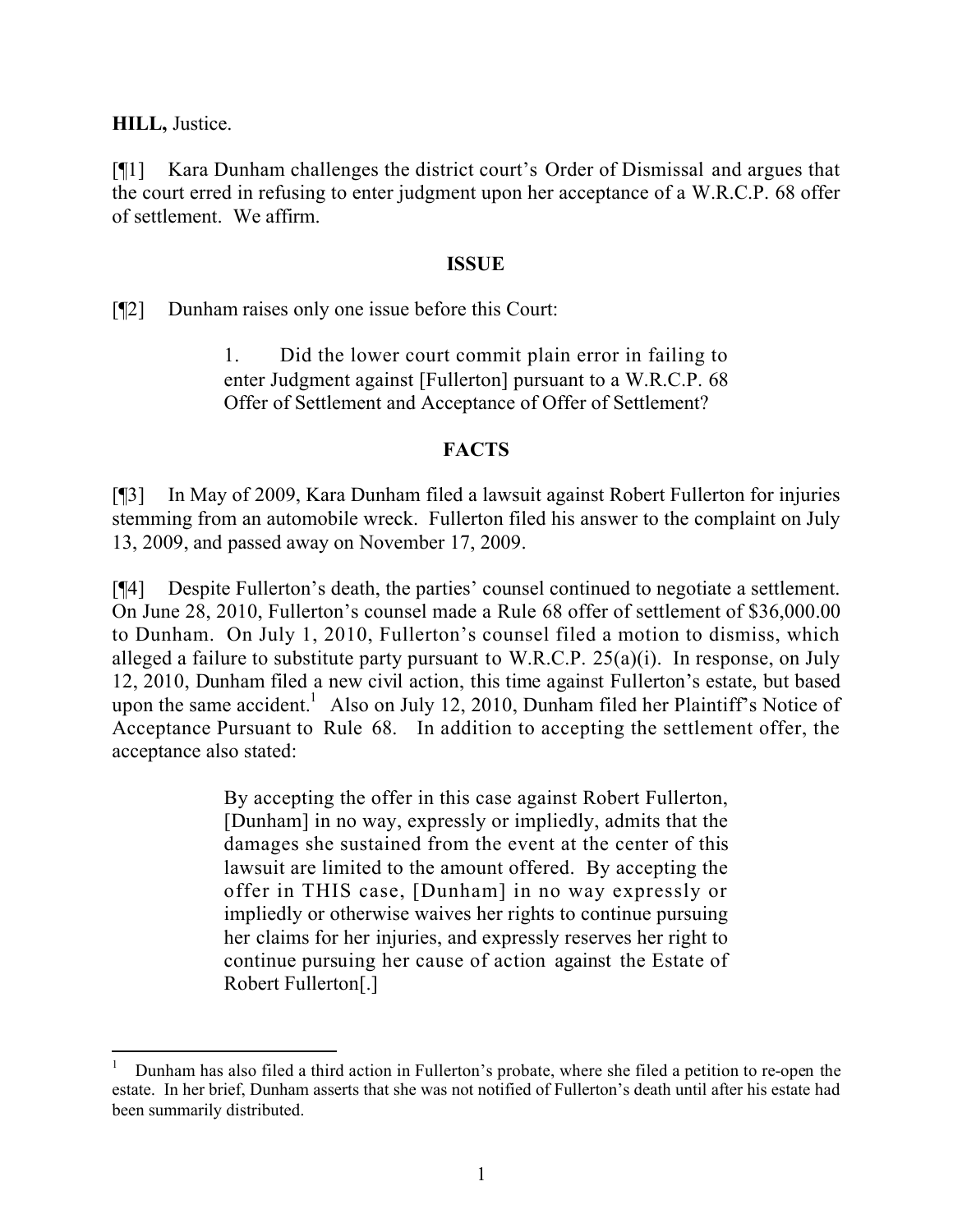Fullerton's counsel filed the acceptance along with the offer of settlement. On August 2, 2010, the district court held a hearing on the motion to dismiss, and then entered an Order of Dismissal on August 17, 2010. As part of the Order of Dismissal, the court ruled that Dunham's acceptance was invalid because she attempted to reserve the right to litigate the "estate case," and said in pertinent part:

> 7. On June 28, 2010, counsel for the deceased [Fullerton] made an Offer of Settlement pursuant to W.R.C.P. 68 in Civil Action No. 90390, the terms of which were specifically to allow judgment to be taken by [Dunham], against [Fullerton] in the amount of Thirty Six Thousand (\$36,000.00) Dollars, inclusive of [Dunham's] costs incurred to the date of the offer. This offer was filed on July 12, 2010.

8. That [Dunham] timely filed an Acceptance of the Offer, but reserved the right to litigate all issues in Civil Action No. 92250 (the "estate case").

10. One cannot agree to a full settlement and at the same time reserve the right to litigate issues that were "settled."

11. The Acceptance of Offer is not an acceptance, and judgment in Civil Action No. 90390 cannot be entered.

The court dismissed the action, without prejudice, for failure to substitute a party in accordance with Rule 25(a)(i).

[¶5] This appeal followed.

# **DISCUSSION**

[¶6] In her only argument, Dunham contends that the district court erred in refusing to enter judgment pursuant to the settlement and W.R.C.P. 68. First, she argues that due to the uncertainty of the motion to dismiss, she accepted with reservation of rights the offer of settlement. She submits the parties agreed they had a settlement, in that they both filed documents indicating the offer was accepted. Dunham contends that the settlement offers made under Rule 68 are interpreted differently than contract offers in general, and that she actually accepted Fullerton's offer using his exact language.<sup>2</sup> Without the language regarding "full satisfaction of all claims," Dunham argues that her acceptance with reservations only confirmed that she would not waive her right to bring suit in the future.

<sup>&</sup>lt;sup>2</sup> Fullerton did not include in the language of his offer that it was being made as a full satisfaction of all claims.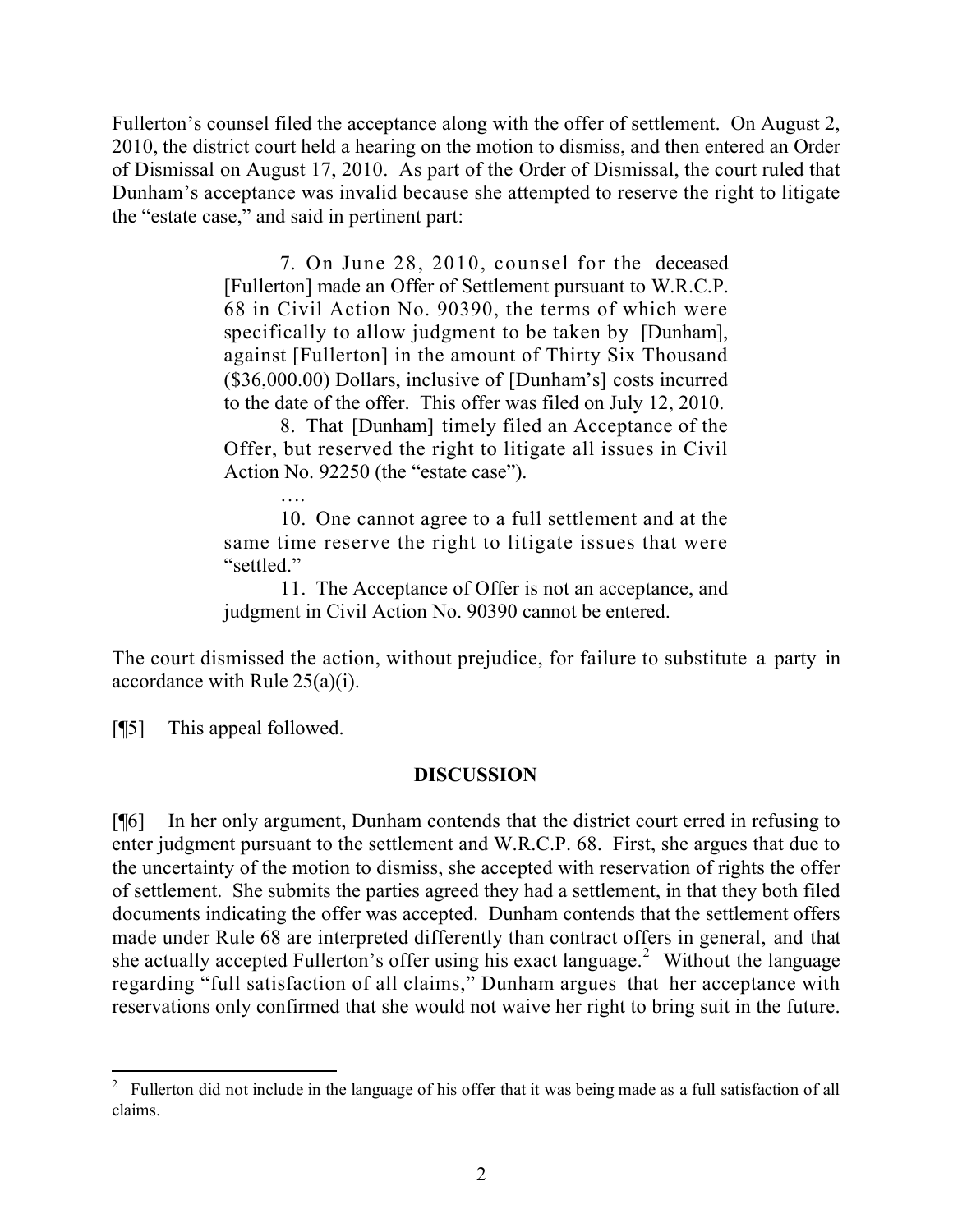Ultimately, because she accepted, Dunham believes that the court, under Rule 68, was required to enter judgment in her favor.

[¶7] Fullerton responds that the court was correct when it refused to enter judgment in Dunham's favor under Rule 68 and submits that his offer of settlement was an offer to allow a judgment to be entered so that the litigation would be completely resolved. Fullerton argues that it was not reasonable for Dunham to interpret the offer to allow a separate claim against the estate. Furthermore, Fullerton argues that because Dunham's acceptance was not unconditional, she did not validly accept the Rule 68 offer of settlement. The gist of Fullerton's argument is that because her acceptance changed the terms of the offer of settlement, Dunham's acceptance was not unconditional, and, accordingly, the district court correctly ruled that it was invalid because it did not mirror the Rule 68 offer. Fullerton also contends that Dunham ignored the requirements for substituting a party pursuant to Rule 25 and notes that the rule states the action "shall" be dismissed if a motion for substitution is not made on the record within 90 days of notice of the death. Fullerton argues that the action was properly dismissed after no such motion was filed. Finally, Fullerton contends that the action should have been dismissed *with* prejudice, rather than without.

[¶8] The purpose of Rule 68 is to encourage settlement:

At any time more than 60 days after service of the complaint and more than 30 days before the trial begins, any party may serve upon the adverse party an offer, denominated as an offer under this rule, to settle a claim for the money or property or to the effect specified in the offer, with costs then accrued. If within 10 days after the service of the offer the adverse party serves written notice that the offer is accepted, either party may then file the offer and notice of acceptance together with proof of service thereof and thereupon the court shall enter judgment. An offer not accepted shall be deemed withdrawn and evidence thereof is not admissible except in a proceeding to determine costs. If the judgment finally obtained by the offeree is not more favorable than the offer, the offeree must pay the costs incurred after the making of the offer. As used herein, "costs" does not include attorney's fees. The fact that an offer is made but not accepted does not preclude a subsequent offer. When the liability of one party to another has been determined by verdict or order or judgment, but the amount or extent of the liability remains to be determined by further proceedings, the party adjudged liable may make an offer of settlement under this rule, which shall have the same effect as an offer made before trial if it is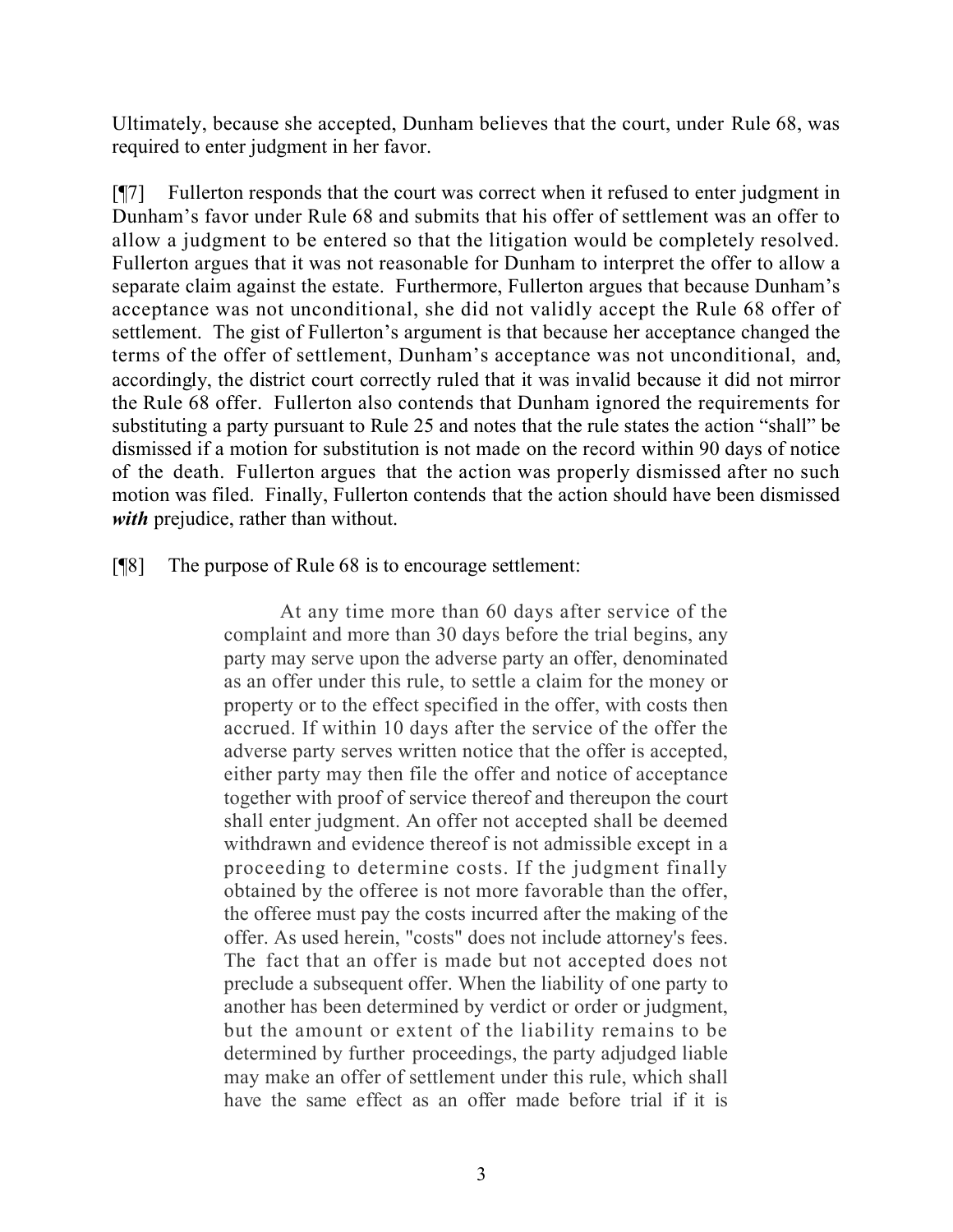served within a reasonable time not less than 10 days prior to the commencement of hearings to determine the amount or extent of liability.

*The Real Estate Pros v. Byars,* 2004 WY 58, ¶ 9, 90 P.3d 110, 113 (Wyo. 2004).

[¶9] Rule 68 accomplishes its objective of encouraging settlement by providing an expeditious process that forces the parties to weigh the costs and benefits of further litigation.

> Any party can make a firm, non-negotiable offer of judgment. [*Utility Automation 2000, Inc. v. Choctawhatchee Electric Coop., Inc*., 298 F.3d 1238, 1240 (11 th Cir. 2002)]*.* Unlike traditional settlement negotiations in which a plaintiff may seek clarification or make a counteroffer, a plaintiff faced with a Rule 68 offer *may only accept or reject the offer*. *Id.* An offer under Rule 68 must be for a definite or ascertainable amount and later proof cannot cure any defect in the offer since the party to whom the offer was made must base its decision to accept or reject solely on what is contained within that offer. *Snodgrass v. Rissler & McMurry Co.,* 903 P.2d 1015, 1018 (Wyo. 1995). A Rule 68 offer is not simply an offer of settlement, but an offer that judgment can be entered on specified terms. If the offer is accepted, the court automatically enters judgment in favor of the offeree; if the offer is refused, the case proceeds. The rule encourages plaintiffs to accept reasonable offers through what is referred to as "cost-shifting." It requires a party who refuses an offer, and then ultimately recovers less than the offer amount, to pay the costs incurred by the offeror from the time the offer was made. The rule specifies that those "costs" do not include attorneys' fees. Through this cost shifting, "the Rule prompts both parties to a suit to evaluate the risks and costs of litigation, and to balance them against the likelihood of success upon trial on the merits." *Util. Automation,* 298 F.3d at 1240 (citations omitted).

*Real Estate Pros*, *¶* 10, 90 P.3d at 113 (emphasis added). An unconditional acceptance of an offer constitutes a meeting of the minds of the parties and establishes a contract. *Givens v. Fowler*, 984 P.2d 1092, 1095 (Wyo. 1999).

[¶10] Keeping the above principles in mind, we turn to the facts of this case. Although Dunham argues that her formal written acceptance of Fullerton's Rule 68 Offer of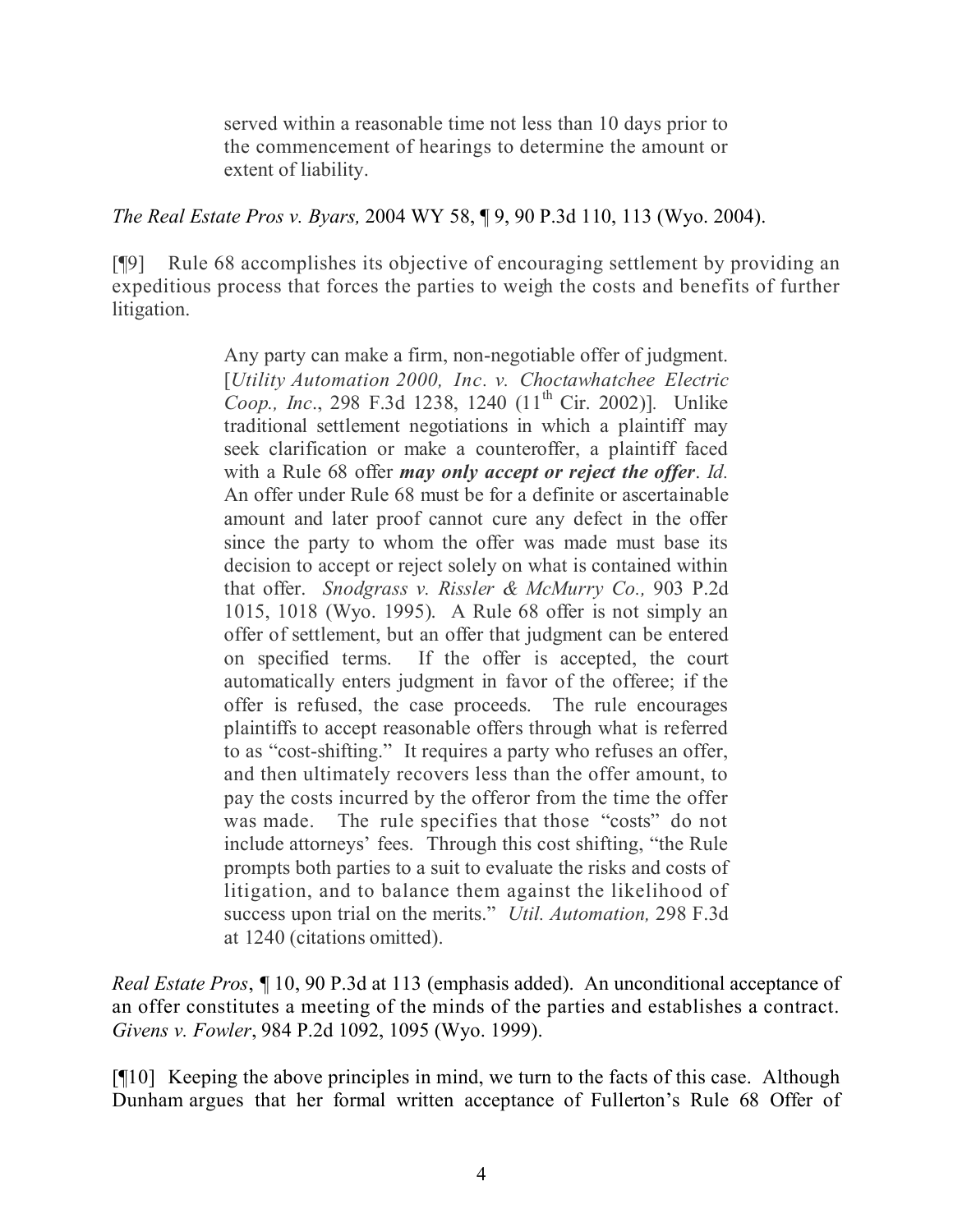Settlement was an unmodified mirror of Fullerton's offer, we disagree. In review, Dunham's communication of acceptance stated as follows:

> Plaintiff, Kara Dunham … accepts [Fullerton's] offer to allow judgment to be taken by Plaintiff, Kara Dunham, against Defendant Robert Fullerton in the amount of Thirty Six Thousand (\$36,000.00) Dollars, inclusive of Plaintiff's costs incurred to the date of the offer.

> *Said acceptance is made in light of the uncertainty of the pending W.R.C.P. 25 motion. By accepting the offer in this case against Robert Fullerton, Plaintiff in no way, expressly or impliedly, admits that the damages she sustained from the event at the center of this lawsuit are limited to the amount offered. By accepting the offer in THIS case, Plaintiff in no way expressly or impliedly or otherwise waives her rights to continue pursuing her claims for her injuries, and expressly reserves her right to continue pursuing her cause of action against the Estate of Robert Fullerton, currently ongoing as set forth in Civil Action No. 92250, Seventh Judicial District, State of Wyoming*. [Emphasis added.]

[¶11] Taking into account the emphasized portion of Dunham's "acceptance," we are struck by its modifications (reflected in bold italics above). These modifications change the original offer, which is in direct opposition to the language of the rule. "Unlike traditional settlement negotiations in which a plaintiff may seek clarification or make a counteroffer, a plaintiff faced with a Rule 68 offer may only accept or reject the offer." *Real Estate Pros, ¶* 10, 90 P.3d at 113. See also Charles Alan Wright, Arthur R. Miller & Richard L. Marcus, *Federal Practice and Procedure: Civil 2d* § 3005 at 106. (1977 and 2011 supp.) (plaintiff's acceptance must be unconditional, and a conditional acceptance will not suffice). The district court recognized the legal requirement that a Rule 68 acceptance must *mirror* the offer. Here, that was not the case, and we thus affirm the court below.<sup>3</sup>

[¶12] With respect to Fullerton's argument that the dismissal should have been *with* prejudice: He is ill-situated to make such an argument, inasmuch as he did not appeal.

 We note here that we could also affirm this case under W.R.C.P. 25 (a)(i), which requires dismissal of a case when no motion for substitution of parties is made on the record within 90 days of the notice of the death. Any action taken after 90 days is moot, which is the case here.